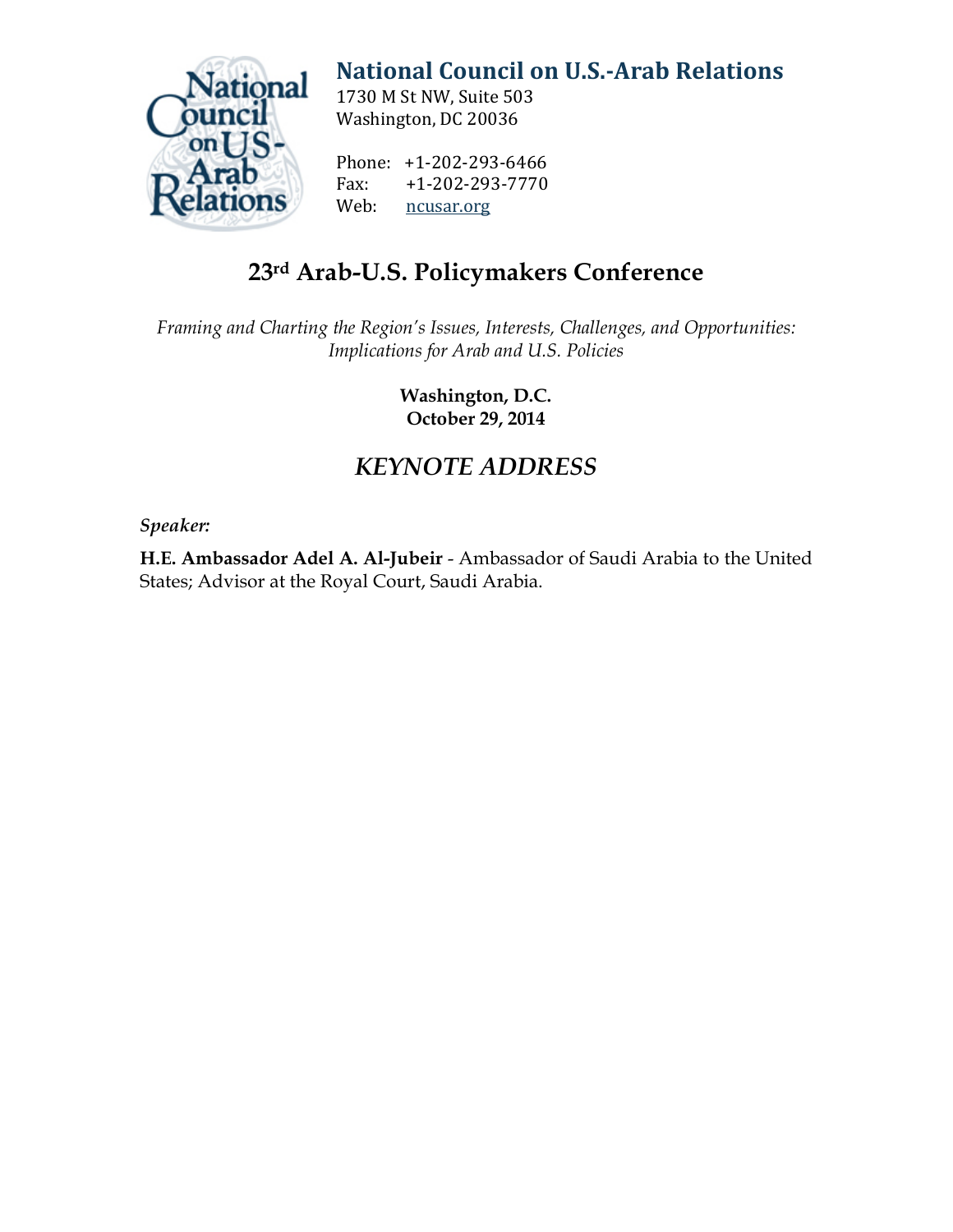## *Remarks as delivered.*

**[Ambassador Adel Al-Jubeir]** [Greeting in Arabic] Thank you very much, John Duke Anthony, for your kind introduction.

Every year I have to push back when I participate in this conference about how you should not have overdone it. I don't believe I deserve the complements you have given me.

I want to let you know how pleased I am to be part of the 23rd annual Policymakers Conference. The theme of your conference this year is a fairly challenging one – "Framing and Charting the Region's Issues, Interests, Challenges, and Opportunities: Implications for U.S. and Arab Policies."

I believe if we want to go through the subject seriously we will be here for six months. I would like to discuss, however, the bilateral relationship between the U.S. and Saudi Arabia because I believe it gives insights into the U.S. relations with the region in general, as well as the challenges they face.

So if I may I'd like to talk a little bit about the history of our two countries, the relationship that is between them, the challenges that we faced over the years, how we overcame them, the opportunities we see, and how we deal with those opportunities going forward.

I think when we look back at the history of Saudi Arabia we start in the 1930 when your Army Corps of Engineers was building the Golden Gate Bridge, your U.S. business community was building a 6,000 bridge – or 8,000 depending on where in the U.S. it lands – bridge to Saudi Arabia.

You sent – your oil companies came, looked for oil – we were hoping they'd find water. They didn't. They found lots of oil. The business community was established in Saudi Arabia. Americans lived in the Kingdom, established roots in the Kingdom, and the relationship took off from there.

In the 1940s, the relationship took on a political dimension with the first meeting of the two heads of state of our two countries. King Abdulaziz in 1945 for the first time in his life left the Arabian Peninsula to meet with President Roosevelt on the U.S.S. Quincy at the Great Bitter Lake in Egypt. It was a relationship that cemented the political bond between our two countries, which has grown broader and deeper with every passing decade.

I think the military dimension of our relationship began in the early 1950s with the establishment of the U.S. foreign military assistance or foreign military sales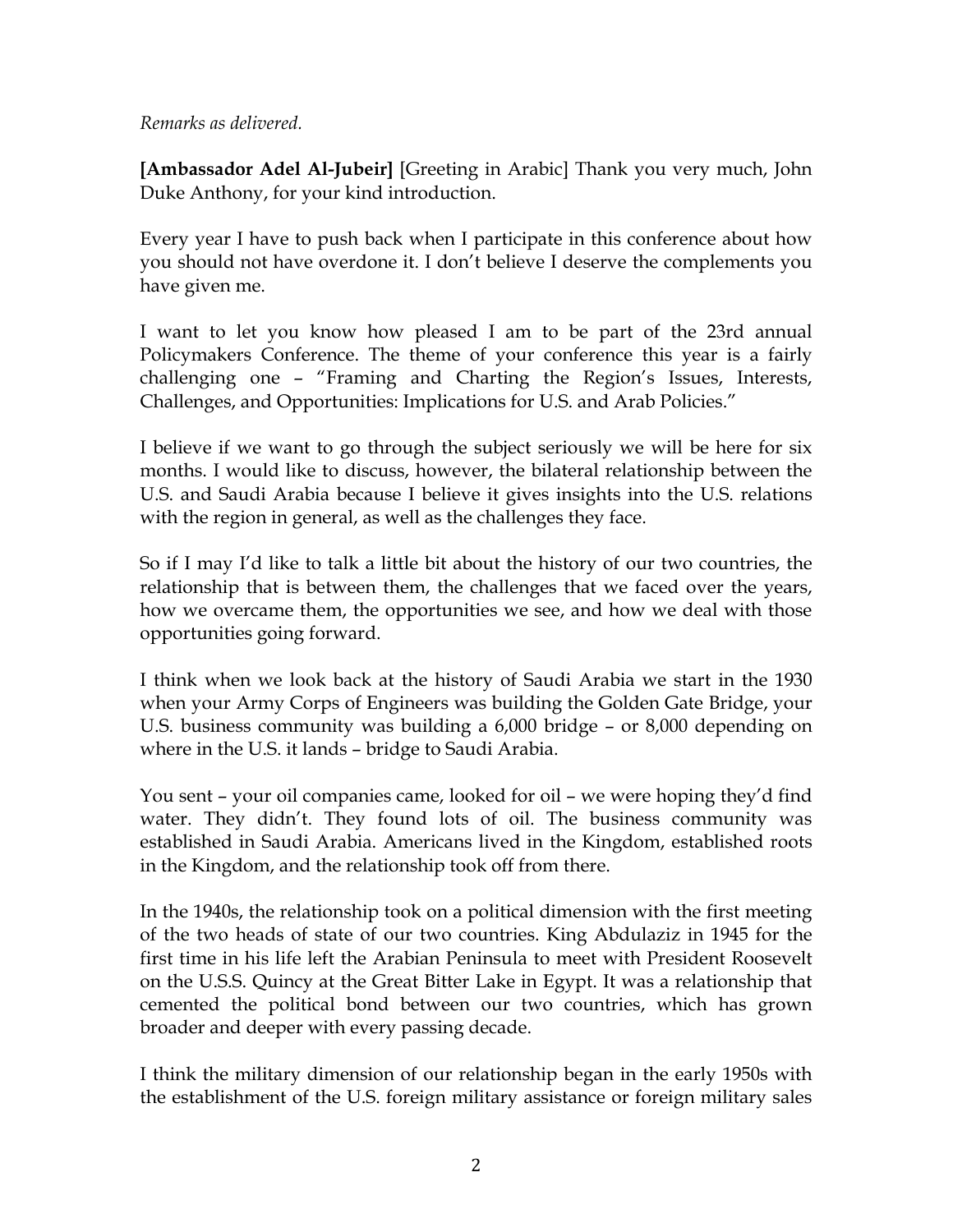program to Saudi Arabia. The U.S. military mission was established in the Kingdom in the '50s, and this added another element to the bilateral relationship between our two countries.

When we look at our relationship over the years we see a partnership that protects the mutual interests of our people and our countries. We support each other, we reinforce each other, and that creates a synergy that allows our two countries to overcome many challenges, and some of those challenges have been very difficult to deal with.

In the 1950s and 60s, the revolutionary winds were sweeping throughout the Arab world. The monarchies were collapsing all over the Middle East, and yet the relationship between the U.S. and Saudi Arabia was able to deal with those challenges, and first stop and then roll back the radicalism that was sweeping through the area.

In the 1970s, we worked very closely together to confront another threat, the threat of the Soviet Union. When we look at the map in 1975, or in the early 70s, the Soviet Union was in Egypt, in Libya, in Algeria, in Ethiopia, in Somalia, in the Peoples Democratic Republic of Yemen, in Iraq, and it was all over. It was on a rampage in Africa and later on in Central America. And our two countries took it upon themselves to confront this danger and to roll back this danger. Over a period of ten years, twelve years, fourteen years we were able to defeat the Soviet Union, remove it from the Middle East, defeat it in Afghanistan, which ultimately led to the collapse of the Soviet Union in 1990-91.

This was one of the high water marks in the history of our two countries. We also worked very closely together in 1990 to put together an international coalition of over 30 countries to liberate Kuwait from Saddam Hussein's occupation. We worked together in the 90s – in hindsight, not so well – to go after the terrorism that became al Qaeda. And after 9/11 our two countries have been very close partners and allies in the war against terrorism. We work very closely together to go after the men, the money, and the mindset that is behind this. And I believe that since the tragic events of 9/11 we have made great progress in putting the terrorists on the defensive, and in beginning to deal with delegitimizing the mindset.

Unfortunately, you deal with – you push back on one organization, another entity emerges. The dangers we see today in our region, and in particular after the events of 2011, are our region is going through major transformations – the events in Tunisia, in Egypt, and Libya, what we see today in Syria, in Iraq, Iran's quest for nuclear weapons and its involvement in the affairs of the countries in the region is a source of grave danger to all of us. The instabilities in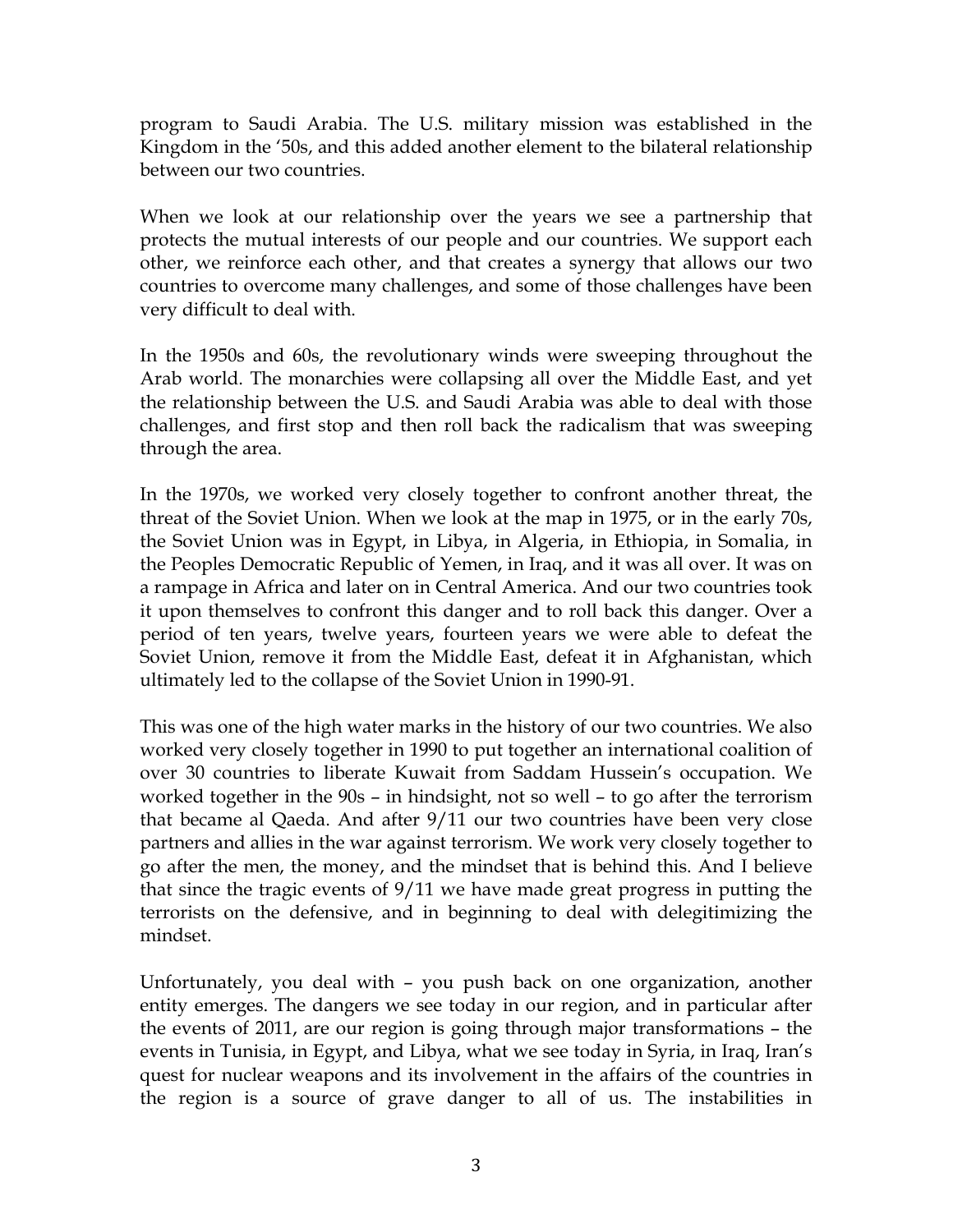Afghanistan, the situation in Yemen, in Somalia – I can't say a handful and I can't say a plateful. That's a tableful.

Our two countries are working together to deal with the events in all of these areas in addition to terrorists and pirates. We're looking at the energy situation. We're looking at financial system around the world.

So in all of those areas I would say that our objectives are very closely aligned. There maybe some differences with regards to tactics and how we get there, but there is no doubt that we both want the same outcomes, and we're working very closely to achieve those outcomes. We will I believe come out of this – when the dust settles our region will be in a much better place than it was, we just have to ride through the storm and make sure that we maintain our focus and that we don't let up when it comes to confronting either aggression or confronting extremist ideology.

There is no space in our world for people who justify the killing of the innocent. There is no room in our faith as Muslims for anyone who kills the innocent because our faith teaches us that he who kills an innocent soul is as if he has killed all of humanity. There is no rhyme or reason to justify this. The images of decapitated heads being carried by children and shown on television are grotesque. No human being, no faith, no ethnicity, no nationality, no humanity would accept this. We certainly don't, and this is a danger that we are determined to eradicate by ourselves, with our friends, with the international community. We must rid our world of this scourge, and God willing we will.

Now, I think I covered most of the four themes I wanted to talk to you about, but I will talk a little bit about the opportunities we see, because I'm not a depressive person – I'm generally an optimist.

I think that the potential that our relationship has, the U.S.-Saudi relationship has, is tremendous. I look at the numbers and I'm astonished by how positive and how extensive this relationship has been.

Eight years ago we had 7,000 students studying in the United States. Today, we have over 120,000 with their dependents. This is just in the matter of eight years.

American investments in Saudi Arabia I believe in the past seven or eight years have doubled from what they were in the previous 70 years, if we exclude Aramco and investments in the oil sector.

The number of Saudis visiting the United States, the number of Americans visiting Saudi Arabia – record numbers. If I look at the interactions between our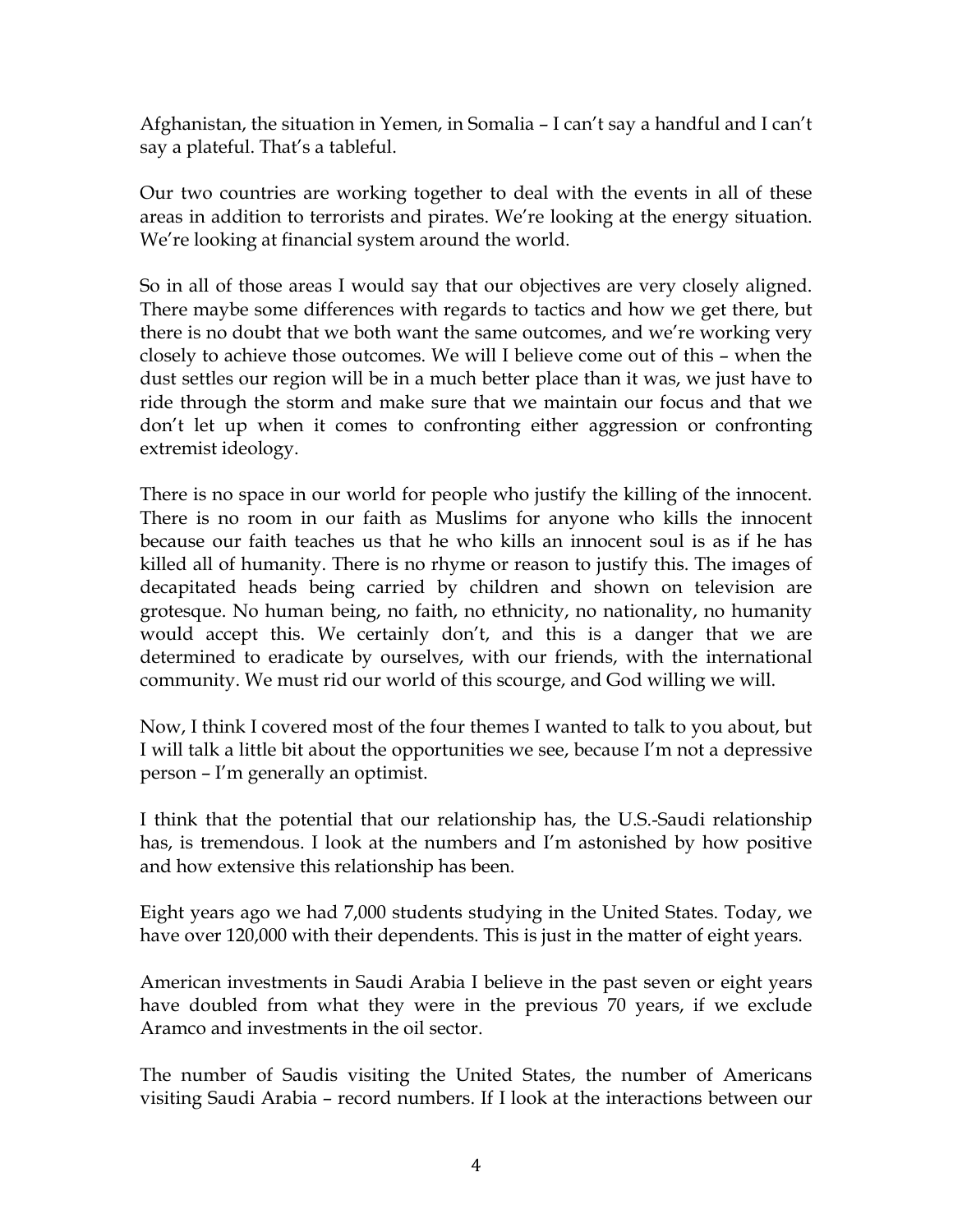two governments, across the board we have a relationship today that is institutionalized, that runs on all cylinders, and where our officials are working together at the working level and at the senior levels in areas from combating MERS all the way to missile defense, and everything in between.

This is unprecedented in the history of our two countries. I look forward in terms of the future and I see the 120,000 thousand students acting as another 120,000 bridges between our two countries for the rest of their lives. And I see them as ambassadors of Saudi Arabia to the U.S., and as ambassadors of the relationship to Saudi Arabia.

I look at the tremendous changes that are taking place in my country with regards to opening up the economic system, easing regulations for doing business, with regards to improving education, with regards to the tremendous investments that are being made in infrastructure, and I see a country that is posed for even greater economic growth and opportunity, which will benefit our citizens and which can benefit those who have confidence in the Kingdom and who are willing to come and invest in the Kingdom. I believe over the past 70 or 80 years American companies have been the most bullish of all international companies when it comes to Saudi Arabia because of the long-standing history between the two countries and between the two people.

So going forward I see a deepening, a broadening, a strengthening of that relationship at every level, whether it's the military, the security, the political, the economic, or most importantly the human-to-human relationship between our two countries.

So with that, like I said – keep your hopes up. I'm very optimistic. I believe the challenges, while grave and dangerous, can and will be overcome with resolve and with determination, and with strong cooperation between our two countries.

Every time the U.S. and Saudi Arabia have come together we have done wonders in terms of changing our region and by extension changing the world for the better, and I expect that this will continue and it will become stronger.

Thank you very much for allowing me to speak here to you today. And John [Duke Anthony], thanks again for organizing this very important and wonderful conference.

Good luck to all of you and I hope you enjoy the rest of this conference.

###